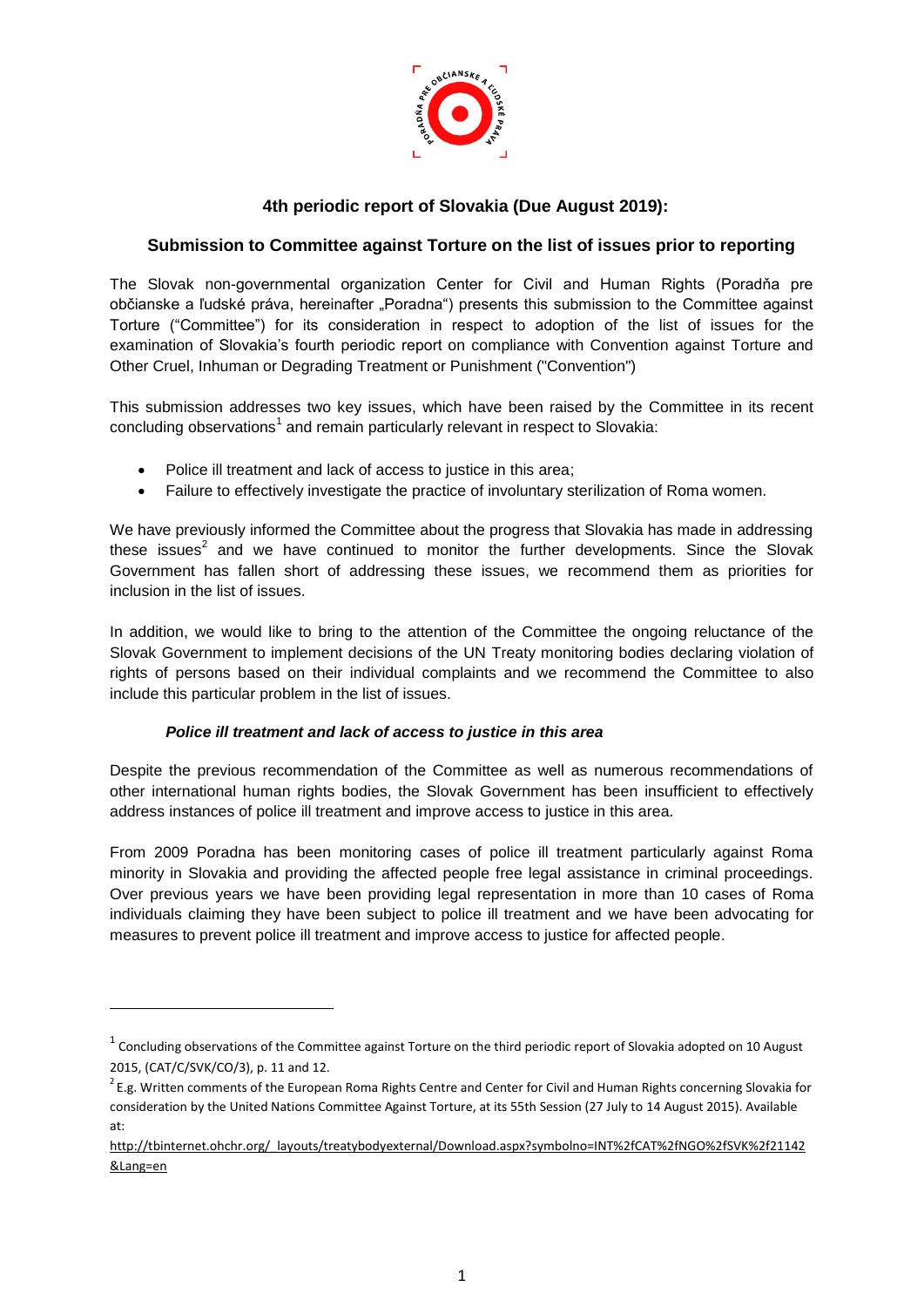Our monitoring findings in this area from recent years suggest that cases of police ill treatment still remain to be present in Slovakia. In May 2017 the Slovak media widely informed about alleged violent police intervention in a Roma community in a village Zborov based on a video footage by a witness. It was reported that on 16 April 2017 the police entered the Roma settlement and began indiscriminately beating Roma, including children and elderly people. Three people required medical assistance.<sup>3</sup> Following the reported incident the president of the police forces Mr. Tibor Gaspar publicly stated that the several parts of the intervention in the village "seems quite inappropriate" to him and that the incident is going to be investigated by the Inspection Service Department of the Ministry of the Interior (The Inspection of the Ministry of Interior). 4

Based on our experience with representing Roma in criminal proceedings in cases of police ill treatment, we have not seen any noticeable improvements in the quality of the investigation process. The Inspection of the Ministry of Interior responsible for investigation of police ill treatment lacks necessary independence and its investigation into concrete reported cases still tends to fall short of effectiveness particularly in terms of its adequacy and thoroughness. It remains reluctant to initiate criminal proceedings into reported cases or these proceedings tends to discontinue in early stages without taking all reasonable investigatory steps and suspected police officers are rarely charged with a crime. Taking into account all the cases of alleged ill treatment in which we represented Roma, only in one of them the suspected police officers were at least accused of a crime and prosecuted by court, (the case of ill treatment of Roma boys at the police station in Kosice from 2009 referred below).

We have previously informed the Committee about two widely reported cases, which have also been raised in its recent concluding observations as a cause of concern: ill treatment of six Roma boys at a police station in Kosice from 2009 and police raid in a Roma settlement in Moldava nad Bodvou from 2013. We regret to inform the Committee that in both cases the aggrieved Roma are still far from achieving justice.

As for the case of police ill treatment of six Roma boys at the police station in Kosice, on 17 May 2017 the District Court Kosice II repeatedly acquitted accused police officers. According to the court, neither the additional investigation proved that the act took place as alleged by the prosecution. The District Court first acquitted the police officers in February 2015. The court's reasoning relied on the fact that the act by the police officers did not take place as alleged by the prosecution.<sup>5</sup> However, in April 2016 the Regional Court in Kosice upheld the Prosecutor's appeal and reversed the decision by the District Court. Similarly to its decision from 2015, the District court again refused to enter the video footage capturing a part of the abuse into the evidence records. The prosecutor again appealed the verdict and even after eight years from the incident the court proceeding in this case is nowhere near the end. 6

In regard to the recent development in the case of police raid in Moldava nad Bodvou, in November 2015 and March 2016 The Inspection of the Ministry of Interior has progressively terminated all

**.** 

 $3$  See the press release of the European Roma Rights Centre informing about the incident. The press release includes the video footage made by a witness[: http://www.errc.org/article/police-attack-roma-community-in-slovakia-children-and](http://www.errc.org/article/police-attack-roma-community-in-slovakia-children-and-elderly-injured/4579)[elderly-injured/4579](http://www.errc.org/article/police-attack-roma-community-in-slovakia-children-and-elderly-injured/4579)

<sup>&</sup>lt;sup>4</sup> See article "ERRC studies allege inappropriate police violence in Roma community". Slovak spectator", 25 May 2017. Available at: [https://spectator.sme.sk/c/20541400/errc-studies-allege-inappropriate-police-violence-in-roma](https://spectator.sme.sk/c/20541400/errc-studies-allege-inappropriate-police-violence-in-roma-community.html)[community.html](https://spectator.sme.sk/c/20541400/errc-studies-allege-inappropriate-police-violence-in-roma-community.html)

<sup>&</sup>lt;sup>5</sup> See our press release on the decision of the District court from 27 February 2015 in English. Available at:

https://www.poradna-prava.sk/en/news/the-court-acquits-police-officers-accused-of-abusing-roma-boys-from-lunik-ix/  $^6$ See our press release on the repeated decision of the District court from 18 May 2017 in English. Available at:

[https://www.poradna-prava.sk/en/news/the-slovak-court-repeatedly-acquits-police-officers-accused-of-abusing-roma](https://www.poradna-prava.sk/en/news/the-slovak-court-repeatedly-acquits-police-officers-accused-of-abusing-roma-boys-at-a-police-station-in-kosice/)[boys-at-a-police-station-in-kosice/](https://www.poradna-prava.sk/en/news/the-slovak-court-repeatedly-acquits-police-officers-accused-of-abusing-roma-boys-at-a-police-station-in-kosice/)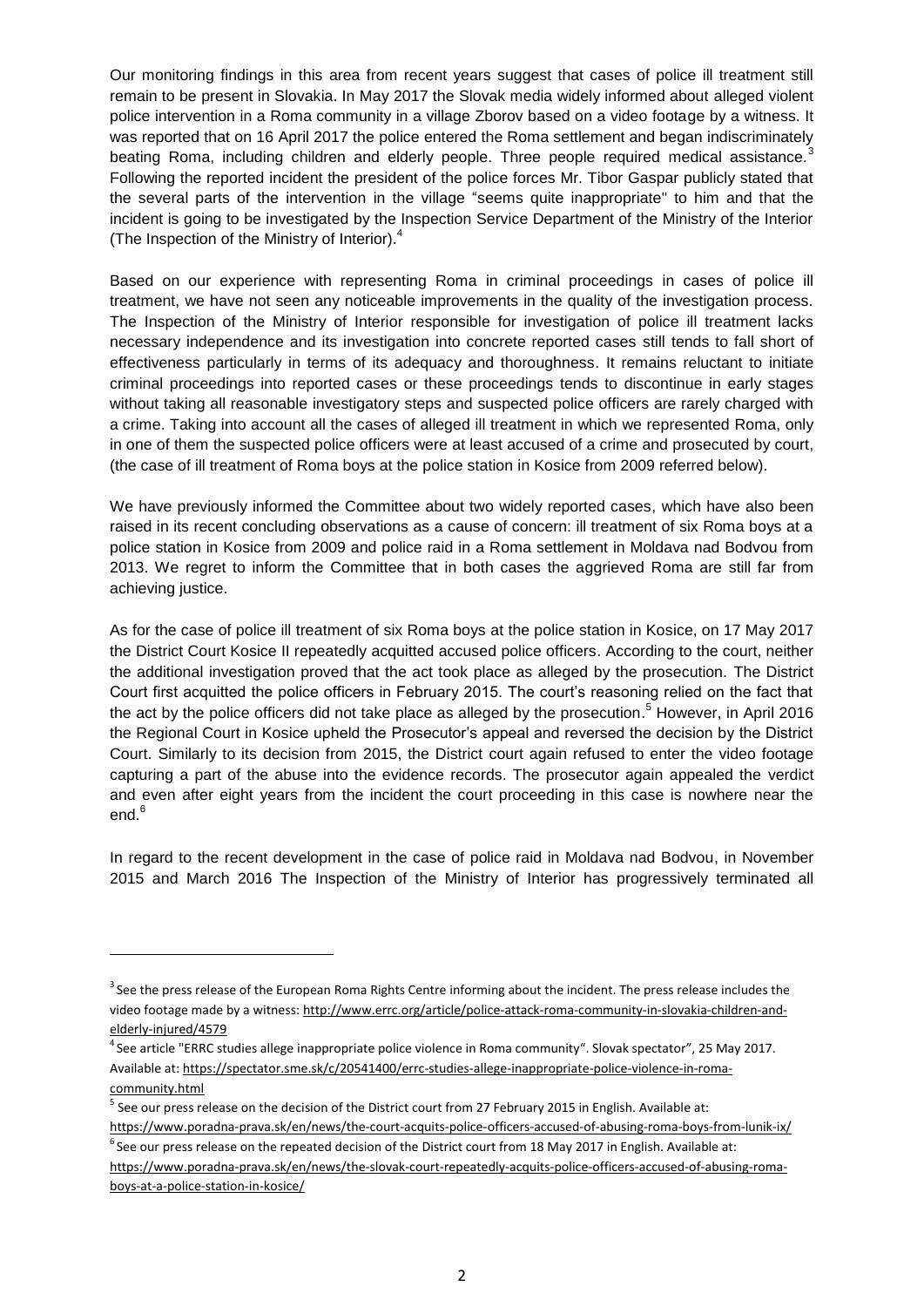criminal proceedings in relation to this case.<sup>7</sup> The Regional state prosecution rejected the subsequent appeals of aggrieved Roma and the case has been pending for more the one year before the Constitutional court. Given the fact the investigation into the case has been terminated, some of the aggrieved persons have been recently interrogated within initiated criminal proceeding in relation to their alleged false deposition against the previously investigated police officers. Although the affected Roma have not been charged with a crime yet, we consider this development very worrying as it victimises them and can seriously discourage other people from reporting cases of police ill treatment in the future.

In our previous submission we also informed the Committee about police intervention in a Roma settlement in a village Vrbnica from April 2013. A large number of policemen entered the settlement to find people evading arrest warrants. A police house-to-house search reportedly resulted in injuries to at least 19 Roma individuals who reportedly did not resist the police.<sup>8</sup> In December 2016 the investigator of the Inspection of the Ministry of Interior brought charges against police officer who led a police intervention. The investigation in relation to him is still pending. However, the investigator simultaneously interrupted the criminal investigation held for ill treatment by certain police officers on the spot. The investigator reasoned his decision to interrupt the investigation in this part by the lack of sufficient evidence against police officers who allegedly ill treated Roma.<sup>9</sup> We objected the effectiveness of the conducted investigation by our subsequent complaint on behalf of several aggrieved persons to the Regional prosecution but without success. As a result, in March 2017 we filed a complaint to the Constitutional court, which is still pending.

In the recent months the issue of strengthening the independence of the investigation of police ill treatment and other police crimes has been increasingly discussed by the Slovak Government representatives. In October 2016 it was reported that The Minister of Justice Ms. Lucia Zitnanska came up with the proposal to put the Inspection body for investigation of police crimes under the supervision of General prosecution, but the institutional functioning of the body obviously still remains to be a matter of discussion throughout the Government and consensus has not been reached yet.<sup>10</sup>

In December 2016 it was reported that the Ministry of Interior evaluated the introduction of personal police cameras that would record police interventions. According to the Ministry this measure should enhance trust of people in the police. $11$ 

In our view, the Slovak Government has to considerably speed up the process of strengthening the independence of the body for investigation of police ill treatment. The reasonable measures to prevent ill treatment, which have been initially discussed, must be put into practice and it is necessary to introduce additional measures in this area. Particularly, it is critical to strengthen the overall effectiveness of investigation and access to justice for those who were subject to police ill treatment.

#### *Failure to effectively investigate the practice of involuntary sterilization of Roma women*

Despite repeated recommendations of international human rights bodies and judgements of the European Court of Human Rights (ECHR), The Slovak Government has not taken any steps to

**.** 

 $^7$  In February and April 2016 we informed the Committee about the given developments in two concise separate follow-up submissions presented jointly with the European Roma Rights Centre. Available at:

[http://tbinternet.ohchr.org/\\_layouts/TreatyBodyExternal/Countries.aspx?CountryCode=SVK&Lang=EN](http://tbinternet.ohchr.org/_layouts/TreatyBodyExternal/Countries.aspx?CountryCode=SVK&Lang=EN)

<sup>&</sup>lt;sup>8</sup> See supra note 2, pp. 5.

 $9$  See our press release on the investigator`s decision in this case in English. Available at:

https://www.poradna-prava.sk/en/news/the-criminal-charges-have-been-brought-in-a-case-of-police-raid/

<sup>&</sup>lt;sup>10</sup> See article "Kaliňák je vo funkcii a postavenie policajnej inšpekcie sa nemení". Dennik N, 20 October 2016. Available in Slovak at:<https://dennikn.sk/588863/kalinak-je-vo-funkcii-a-postavenie-policajnej-inspekcie-sa-nemeni/>

<sup>&</sup>lt;sup>11</sup> See article "Zásahy policajtov budú natáčať kamery". Pravda, 30 December 2016. Available in Slovak at: <https://spravy.pravda.sk/domace/clanok/415283-zasahy-policajtov-budu-natacat-odevne-kamery/>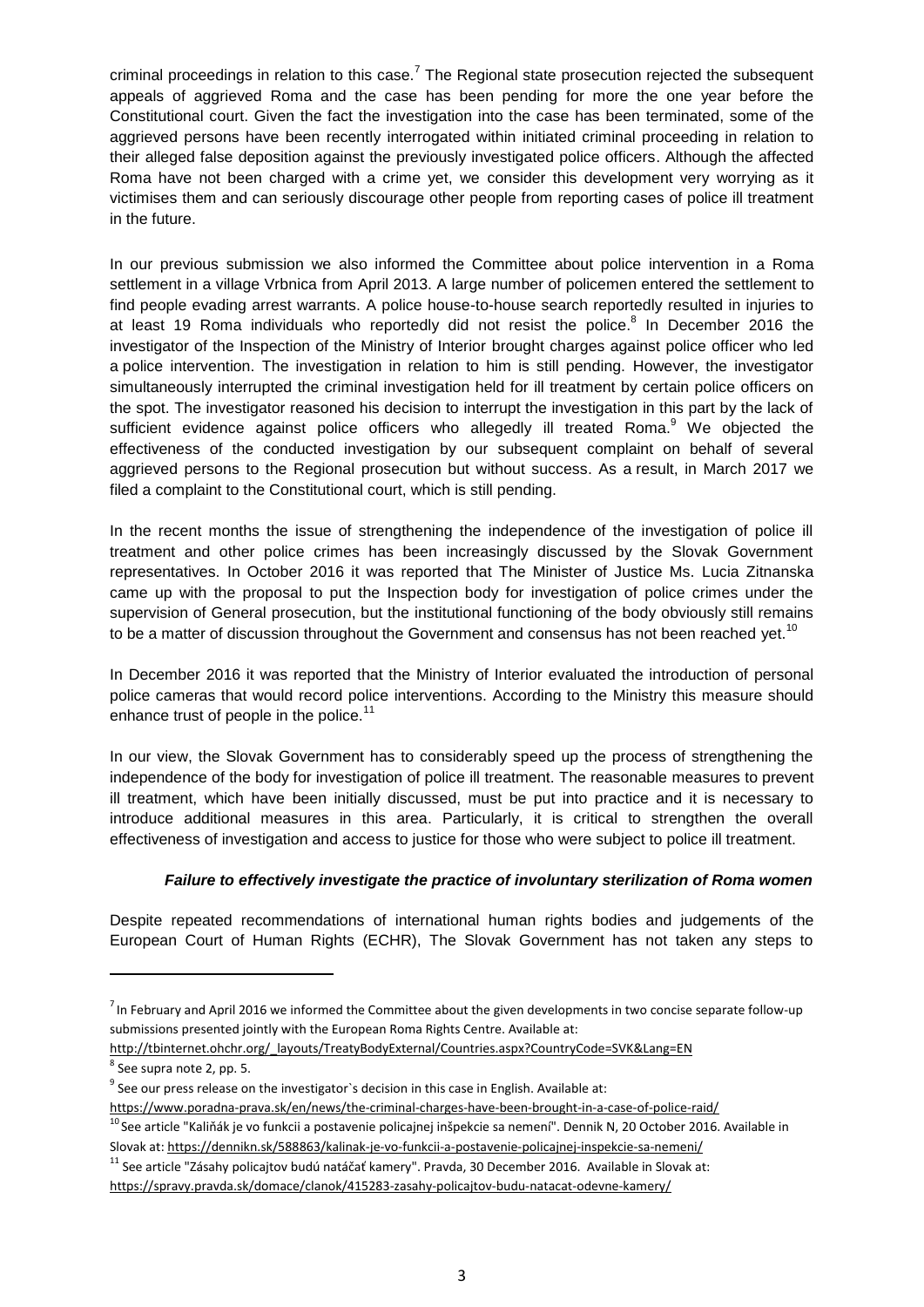effectively investigate the practice of involuntary sterilization of Roma women and has not provided survivors with adequate remedies.

This illegal practice was documented and exposed in a report *Body and Soul: Forced Sterilization and Other Assaults on Roma Reproductive Freedom in Slovakia* published by Poradna and the Center for Reproductive Rights in 2003.<sup>12</sup> Since then Poradna has been continuously advocating for effective investigation of this practice and for providing redress for all affected Roma women. Poradna has also been providing free legal aid to a limited number of sterilized Roma women before domestic courts and the ECHR that between 2011-2013 condemned Slovakia in three separate cases concerning involuntary sterilization of Roma women in Slovak hospitals.

In this regard, we would like to bring to the attention of the Committee our recent submission from October 2016 that we presented with our partner NGOs to the UN Human Rights Committee in relation to the consideration of  $4<sup>th</sup>$  Periodic Report of Slovakia under the International Covenant on Civil and Political Rights.<sup>13</sup> In our submission we provided updated overview of the legal and policy developments on this particular issue including references to all the relevant court decisions.

We would like to emphasize that following the achieved decisions of the ECHR, Slovak domestic courts recently decided in favour of two involuntary sterilized Roma women and awarded them adequate financial compensation.

In February 2016 The District Court Kosice II decided that the Pasteur University Hospital in Kosice violated the rights of a Roma woman whom they sterilized without her informed consent. She was sterilized in 1999 while giving birth by Caesarian section to her second child, who was born premature. The doctor did not inform the woman that he planned to sterilize her until she was already in labor in the maternity ward, undergoing strong contractions, and very concerned for the life of her not-yet-born child. The court awarded the woman the financial compensation in the full amount requested of almost EUR 17 000.<sup>14</sup> In November 2016 the Regional court in Kosice upheld this decision which became final. $^{15}$ 

In May 2017 the District court in Spisska Nova Ves awarded another involuntary sterilized Roma woman the financial compensation in the full amount requested of EUR 16 000. The woman was sterilized in 1999 whilst giving birth to her second child by Caesarian section. The hospital staff did not inform her about the sterilization and neither did they receive her consent prior to performing it. The verdict on the financial compensation is not final yet.<sup>16</sup>

The multiple judgments of the ECHR as well as domestic courts increasingly suggest that a substantial number of Roma women in Slovakia and former Czechoslovakia have been affected by this practice. It is therefore critical that - in line with the recent recommendation of the UN Human Rights Committee

**.** 

<sup>&</sup>lt;sup>12</sup> Body and Soul: Forced Sterilization and Other Assaults on Roma Reproductive Freedom in Slovakia (2003). Poradna and the Center for Reproductive Rights. Available at: [https://www.poradna-prava.sk/en/documents/body-and-soul-forced](https://www.poradna-prava.sk/en/documents/body-and-soul-forced-sterilization-and-other-assaults-on-roma-reproductive-freedom-in-slovakia/)[sterilization-and-other-assaults-on-roma-reproductive-freedom-in-slovakia/](https://www.poradna-prava.sk/en/documents/body-and-soul-forced-sterilization-and-other-assaults-on-roma-reproductive-freedom-in-slovakia/)

<sup>&</sup>lt;sup>13</sup> Submission of the Center for Civil and Human Rights – Poradna, Citizen, Democracy and Accountability, Women's Circles and the Center for Reproductive Rights for the Human Rights Committee in relation to the consideration of Slovakia's 4th Periodic Report of Slovakia under the International Covenant on Civil and Political Rights., pp. 1-4. Available at: [http://tbinternet.ohchr.org/\\_layouts/treatybodyexternal/Download.aspx?symbolno=INT%2fCCPR%2fCSS%2fSVK%2f25282](http://tbinternet.ohchr.org/_layouts/treatybodyexternal/Download.aspx?symbolno=INT%2FCCPR%2FCSS%2FSVK%2F25282&Lang=en) [&Lang=en](http://tbinternet.ohchr.org/_layouts/treatybodyexternal/Download.aspx?symbolno=INT%2FCCPR%2FCSS%2FSVK%2F25282&Lang=en)

<sup>&</sup>lt;sup>14</sup> See our press release on this court decision in English. Available at: [https://www.poradna-prava.sk/en/news/forcibly](https://www.poradna-prava.sk/en/news/forcibly-sterilized-romani-woman-achieved-justice-at-the-domestic-court-in-slovakia/)[sterilized-romani-woman-achieved-justice-at-the-domestic-court-in-slovakia/](https://www.poradna-prava.sk/en/news/forcibly-sterilized-romani-woman-achieved-justice-at-the-domestic-court-in-slovakia/)

<sup>&</sup>lt;sup>15</sup> See full decisions of the District and Regional court in Kosice. Available at (in Slovak only)[: https://www.poradna](https://www.poradna-prava.sk/sk/dokumenty/?typ=rozhodnutia)[prava.sk/sk/dokumenty/?typ=rozhodnutia](https://www.poradna-prava.sk/sk/dokumenty/?typ=rozhodnutia)

<sup>&</sup>lt;sup>16</sup> See our press release on this court decision in English. Available at[: https://www.poradna-prava.sk/en/news/the-slovak](https://www.poradna-prava.sk/en/news/the-slovak-court-awards-compensation-to-another-forcibly-sterilised-roma-woman/)[court-awards-compensation-to-another-forcibly-sterilised-roma-woman/](https://www.poradna-prava.sk/en/news/the-slovak-court-awards-compensation-to-another-forcibly-sterilised-roma-woman/)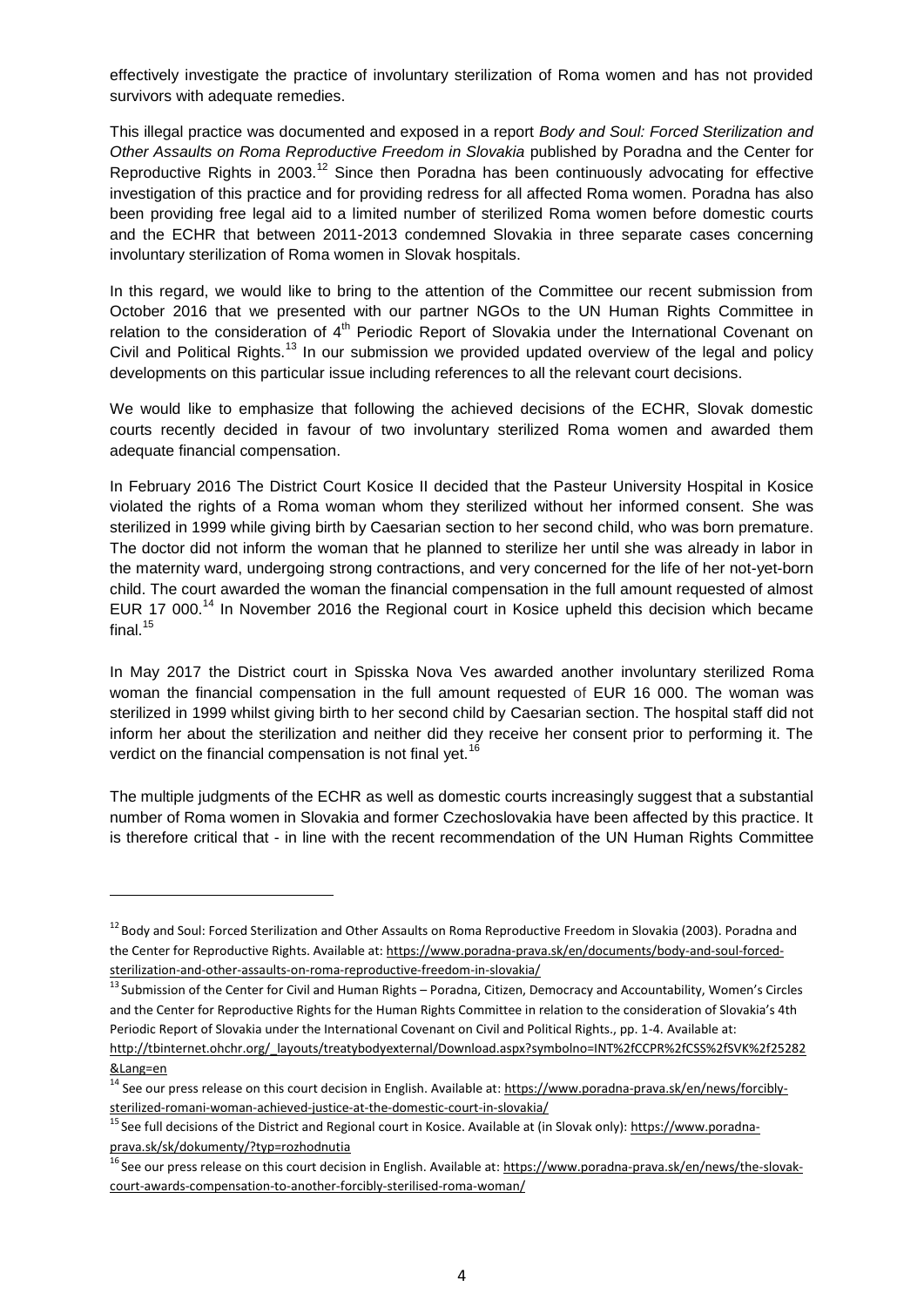from October 2016<sup>17</sup> - the Slovak Government acknowledges responsibility for the past practice of involuntary sterilization of Roma women and establishes an independent body to investigate the full extent of the practice of sterilization without informed consent and provides financial and other reparation to the survivors. We believe this measure would enable to effectively investigate the full extent of this practice and remedy the affected Roma women.

Regrettably, till now the Slovak Government has still not taken any action in this regard and there is even no indication it gives any attention to this issue.

As for the measures to prevent shortcomings in providing informed consent with sterilization recommended by the Committee, we are not aware that the Slovak Government took any steps to ensure that medical personnel is properly trained about informed consent nor does it systematically monitor compliance with informed consent legislation in practice. Although the Ministry of Health already in 2014 adopted legally binding regulation that contains templates for acquiring informed consent when performing sterilisations including their translation in Romani language,<sup>18</sup> the Slovak Government still fails to improve direct communication of the medical personnel with Roma women when acquiring informed consent in everyday practice, which is crucial for preventing any risk of involuntary sterilization or other medical interventions for the future.

#### *Failure to ensure access to justice in line with UN treaty monitoring bodies` decisions*

The Slovak Government continues to fall short of respecting recent decisions of the UN Treaty monitoring bodies in favour of individual petitioners from Slovakia based on their individual complaints and providing them recommended remedies. We raised this particular issue in our written comments to the UN Human Rights Committee in September 2016 and we note with concern that the Slovak Government has not changed its position in this regard.<sup>19</sup>

On 4 December 2015 the UN CERD adopted an opinion in a case V.S. vs. Slovakia regarding the violation of the right of Roma woman to equal access to employment. In its opinion the CERD considered that the Slovak Republic violated the International Convention on the Elimination of Racial Discrimination by not preventing her from discrimination in her access to employment and failed to ensure adequate legal protection from discrimination and among others recommended that the Slovak Government expresses apology to the petitioner and grants her adequate compensation. We provided the aggrieved woman a free legal representation before domestic courts as well as in the procedure before the CERD and we are concerned that the Slovak Government in its note submitted to the CERD on 9 March 2016 has rejected to associate itself with the recommendations to express her apology and grant her adequate compensation.<sup>20</sup>

On 7 November 2016 the UN CEDAW adopted its view in a case D.S. vs. Slovakia concerning woman who claimed to be discriminated against on the grounds of gender, marital and family status. The CEDAW decided that the domestic courts had failed to sufficiently protect the claimant from being

1

 $17$  Concluding observations of the Human Rights Committee on the fourth report of Slovakia adopted on 31 October 2016, CCPR/C/SVK/CO/4, p. 26 – 27.

<sup>&</sup>lt;sup>18</sup> Regulation of the Ministry of Heath n. 56/2014 Coll. Of Laws on providing details on the content of instruction before obtaining informed consent with the sterilization and templates of informed consent prior to sterilization in state languages and languages of national minorities.

<sup>&</sup>lt;sup>19</sup> Written Comments of the Center for Civil and Human Rights - Poradna to the Human Rights Committee concerning the fourth periodic report of Slovak republic, September 2016, pp. 6-7. Available at:

[http://tbinternet.ohchr.org/\\_layouts/treatybodyexternal/Download.aspx?symbolno=INT%2fCCPR%2fCSS%2fSVK%2f25193](http://tbinternet.ohchr.org/_layouts/treatybodyexternal/Download.aspx?symbolno=INT%2fCCPR%2fCSS%2fSVK%2f25193&Lang=en) [&Lang=en.](http://tbinternet.ohchr.org/_layouts/treatybodyexternal/Download.aspx?symbolno=INT%2fCCPR%2fCSS%2fSVK%2f25193&Lang=en) The Human Rights Committee touched upon this issue in in its recent concluding observations. See Supra note 17, p. 7.

<sup>&</sup>lt;sup>20</sup> Opinion of the Committee on the Elimination of Racial Discrimination adopted at its 88<sup>th</sup> session on 4 December 2015, CERD/C/88/D/56/2014.